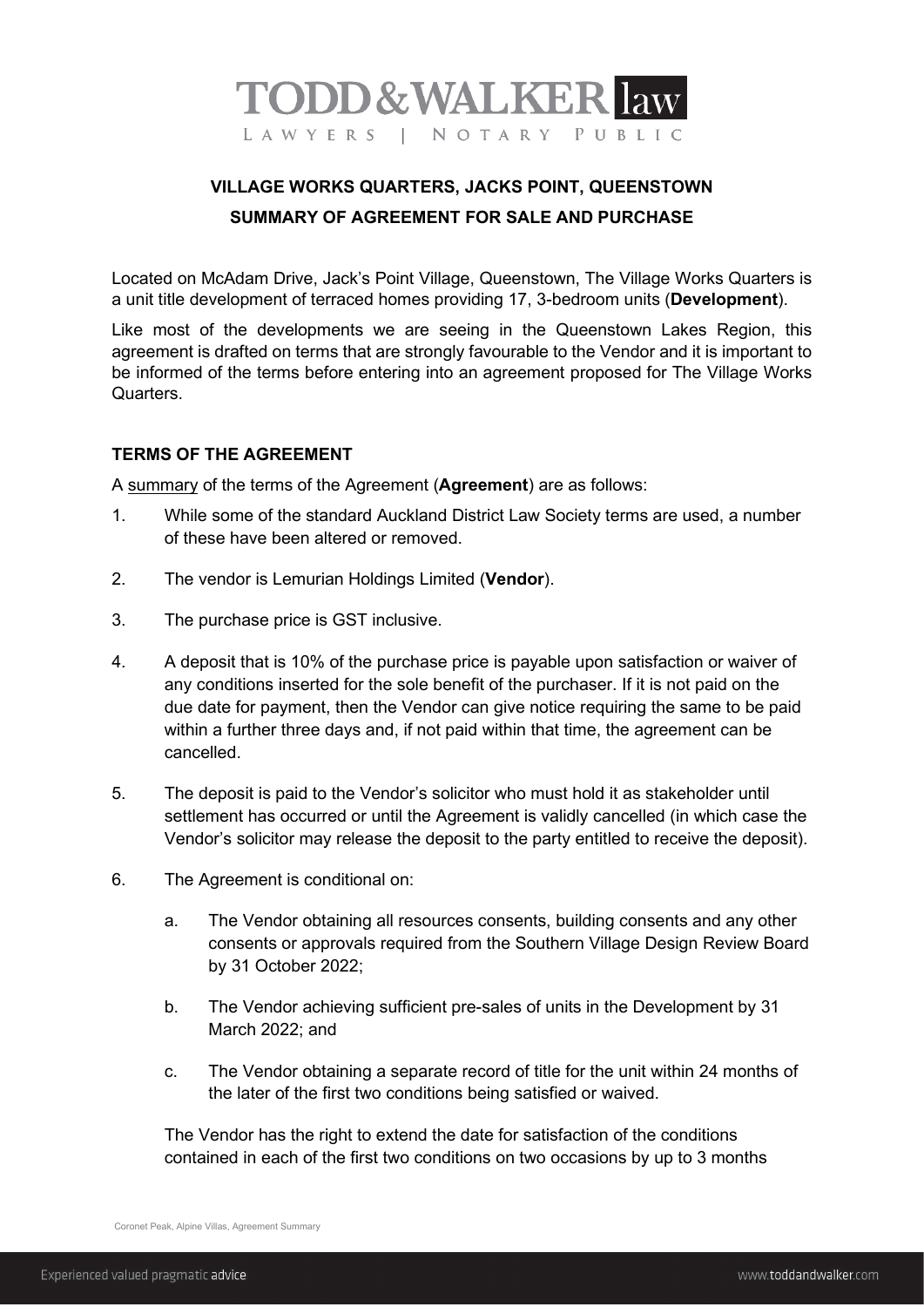each, if in the Vendor's sole opinion, the extensions are necessary in order to complete the Development.

- 7. If the purchaser has indicated that the purchaser requires a due diligence period, then the Agreement is conditional upon the purchaser being satisfied in all respects with a due diligence investigation of the Unit on or before the date recorded in the Particulars of Sale.
- 8. The Development will be a unit title development and a draft set of body corporate rules are attached to the Agreement and are summarised below.
- 9. A copy of the Outline Plans and Specifications is attached to the Agreement. You acknowledge that the Outline Plans and Specifications are preliminary, not detailed and are yet to be developed into full working plans and specifications.
- 10. The Agreement makes it clear that the Vendor may make any adjustments or variations to the Outline Plan, Specifications and any subsequent plan relating to the Development, so long as they do not have a material adverse effect on the use or value of the unit.
- 11. The Vendor will register a land covenant or encumbrance against the title for the unit prohibiting the owner or occupier from using the unit for the purpose involving the business of real estate agency work, property management or leasing or letting of residential or commercial property.
- 12. The Agreement specifically provides that the Vendor may grant any easements, encumbrances and consent notices required to complete the Development.
- 13. The Purchaser acknowledges that the Vendor will contract the Builder to carry out construction of the unit and procure that the Builder carries out and completes construction:
	- a. With proper skill and care;
	- b. Substantially in accordance with the Outline Plans and Specifications;
	- c. According to the Consents (defined in the Agreement); and
	- d. According to the requirements of all relevant authorities.
- 14. The Builder can vary the materials used in the construction of the unit and can substitute like materials provided such amendment or substitution does not materially adversely affect the use, value or enjoyment of the unit.
- 15. The measurements and areas of the Unit are subject to change as required by the Vendor. If the final area of the unit you purchase differs by more than 5%, the purchase price shall be adjusted upward or downward by an independent registered valuer appointed by both parties. If the final area of the unit you purchase differs by more than 10%, the Purchaser may, within five working days of becoming aware, cancel the Agreement and receive a full refund of the deposit and net interest.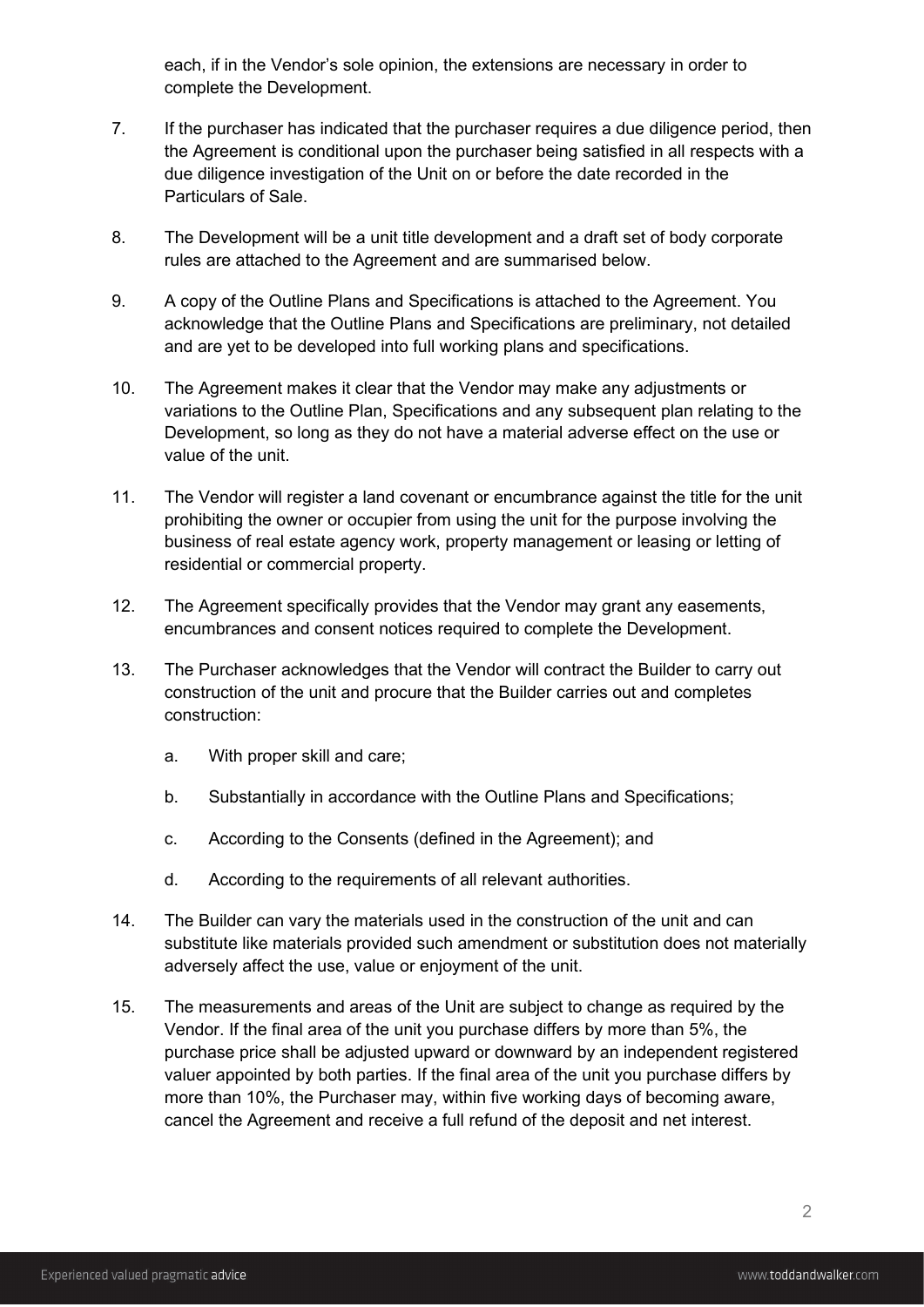- 16. The Vendor is required to make good defects notified by the purchaser within twelve (12) of practical completion or date of possession, whichever is the earlier. Refer to clause 24.8 of the Agreement for more information on what constitutes a defect.
- 17. The Vendor will after the Settlement Date, for the purpose of completing the Development, have the right to access the unit at all reasonable times and upon prior written notice, in order to complete the Development.
- 18. *No Warranty –* The Vendor gives no warranty as to when the new record of title for the unit will be available.
- 19. *Settlement Date* The balance of the purchase price is to be paid on the settlement date, which is the later of:
	- a. Seven (7) working days after the date on which the Vendor's lawyer gives the Purchaser or Purchaser's lawyer a copy of the Code Compliance Certificate for the unit;
	- b. Seven (7) working days after the date on which the Vendor's lawyer gives the Purchaser or Purchaser's lawyer confirmation that the unit has achieved practical completion;
	- c. Seven (7) working days after the date on which the Vendor notifies the Purchaser or the Purchaser's lawyer in writing that a search copy of the new record of title for the unit is available; and
	- d. Five (5) working days after the date on which the Vendor gives the Purchaser the pre-settlement disclosure statement under section 147 of the Unit Titles Act 2010.
- 20. The purchaser is deemed to have accepted the Vendor's title in every respect once it issues and are prohibited from making any objections or requisitions to the title.
- 21. The purchaser is not entitled to cancel the Agreement or any of its provisions or make any claim for compensation or damages in respect of any issue relating to design, title, measurements, easements and encumbrances over the title, the sunset date, or any other means to administer the Development.
- 22. *Sunset date* If settlement has not occurred within 24 months of satisfaction or waiver of the first two conditions contained above at 6, you have the right to cancel the Agreement, but to do so, you must provide notice in writing within five (5) working days after this date. The Vendor has the right to extend the Sunset date for a period of up to six (6) months if required.
- 23. *Force Majeure* In the event that a Specified Event (as defined in the Agreement), such as restrictions imposed due to pandemics or epidemics, prevents the Vendor from commencing or continuing construction of the development or renders it impractical for the Vendor to commence or continue construction of the development, then the Vendor may by notice in writing to the purchaser advise of the Specified Event and cancel the Agreement and neither party will have any right or claim against the other.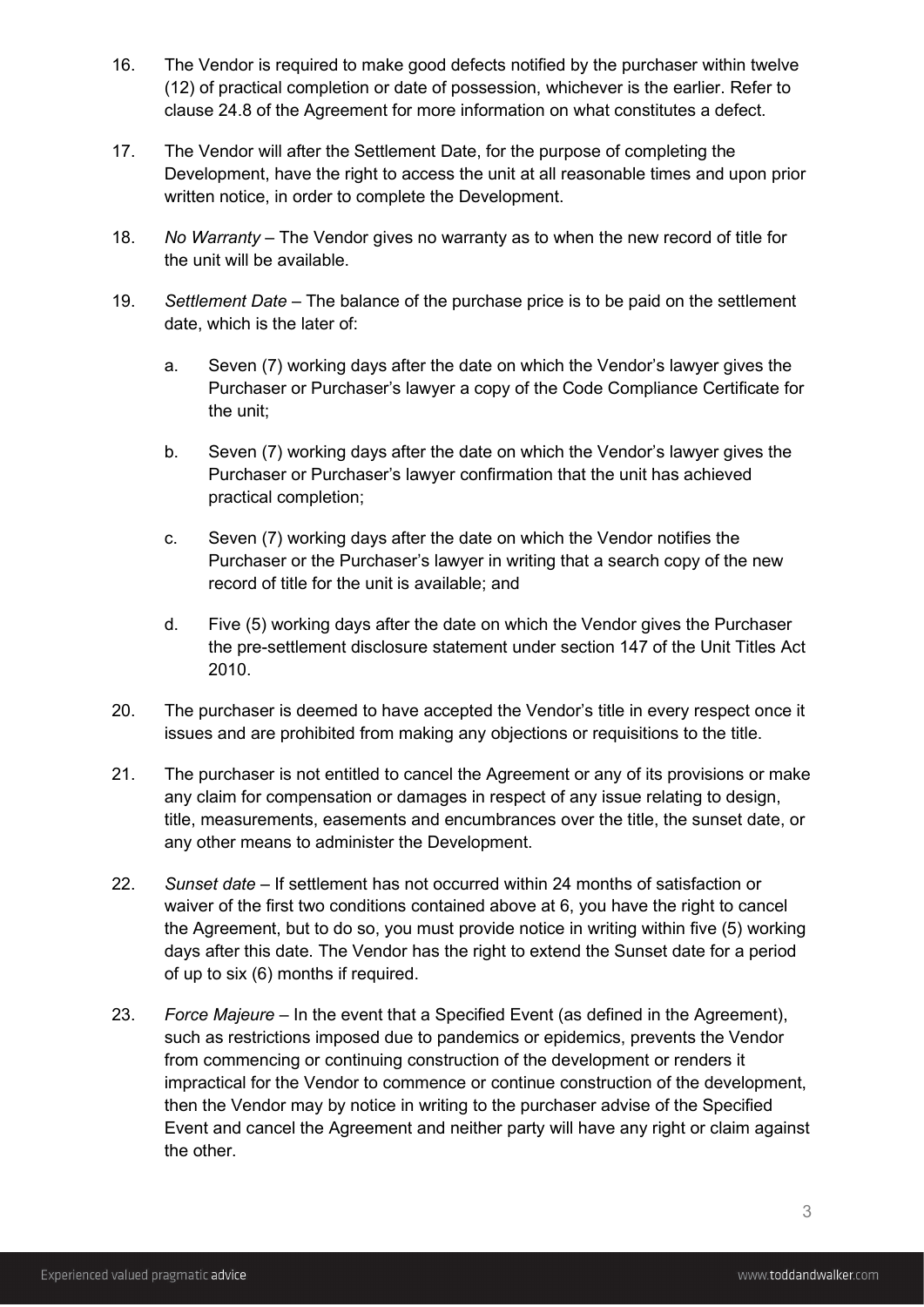- 24. *Compliance with Statutes* The purchaser confirms that the purchaser does not require consent under the Overseas Investment Act 2005 to purchase the unit. You must, upon receipt of a request from the Vendor, provide information relating to your residency and ability to purchase land in New Zealand
- 25. *Variations to Development* The Agreement states that the Vendor may alter the Outline Plans and Specifications, or any other plans relating to the Development at any time before or after Settlement Date provided that such alteration, variation, cancellation, or adjustment does not in the sole opinion of an independent registered valuer materially diminish the value or use of the unit.
- 26. *Settlement in full* The Agreement sets out that you will settle in full on the Settlement date and not demand any retention of funds.
- 27. *Right of Inspection* The purchaser (or their representative) may enter the property on one occasion prior to settlement and to re-enter the property no later than the day prior to the settlement date to confirm compliance by the Vendor with any agreement made by the Vendor to carry out any work. The purchaser shall not however withhold the balance of the purchase price (or any part of it) by reason of any defect, shrinkage or fault in the unit identified during the pre-settlement inspection.

Please contact the agent to arrange the inspection closer to settlement.

- 28. *Assignment of warranties* As soon as possible after settlement the Vendor will assign to you or the Body Corporate (as defined in the Agreement) any guarantee and warranty it holds in respect of the unit and the works.
- 29. *Purchaser variations* You may request at your cost for the Vendor to make certain variations to the Outline Plans and Specifications. The Vendor is not obliged to accept the requests for variations.
- 30. *Jack's Point Development* The purchaser will not object to any construction or development undertaken by the Vendor and/or Developer within Jack's Point. The Agreement specifically provides that the Vendor and/or Developer with Jack's Point to grant any easements over or under the property as required for Jack's Point to proceed for its development.
- 31. *Jack's Point Residents & Owners Association Incorporated The purchaser* acknowledges that by entering into the Agreement, they subscribe to become a member of the Jack's Point Residents & Owners Association Incorporated. This includes payment of the Society levies and the levies for Jack's Point Gold Club. More information can be obtained [here.](https://www.jackspoint.com/residents-society)
- 32. *No caveat*  The purchaser has no right to caveat the Vendor's Land (as defined in the Agreement) unless a separate record of title has been issued for the unit and the Vendor is in default of any of its obligations under the Agreement.
- 33. *Vendors Development Funding*  The purchaser acknowledges that the Financier (as defined in the Agreement) will require the Vendor to execute in favour of the Financier an assignment of the Vendor's interest in the Agreement by way of security for the Development Funding.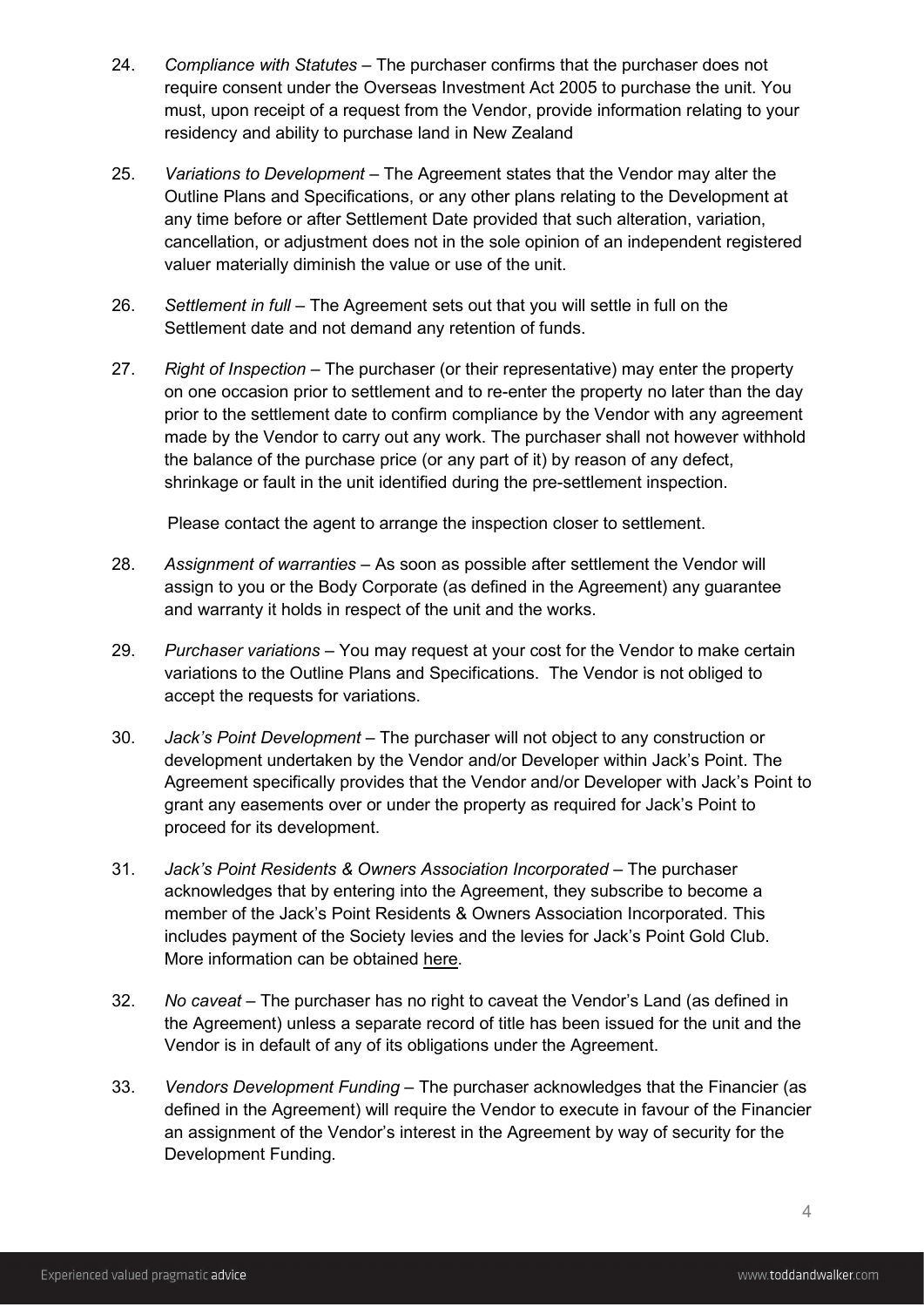- 34. *On sale* The purchaser may assign or on sell the Property prior to settlement with the prior written approval of the Vendor. The new purchaser will need to enter into a deed of covenant stating they will meet all of your obligations under the Agreement.
- 35. *Development* The purchaser will acknowledge that the purchaser is not purchasing the unit in reliance on the Development proceeding in any particular way, form, or time.
- 36. Power of attorney This Agreement creates a power of attorney in favour of the Vendor for the purpose of signing and doing all things necessary to complete the Development. You irrevocably nominate, constitute and appoint the Vendor or any nominee of the Vendor to be your true and lawful attorney for the purposes of executing all documents and plans and perform all acts, matters and things as may be necessary (without limitation) to discharge any caveat registered against the underlying land. The Vendor can require a purchaser to enter into a separate deed for the purposes of the provisions contained in clause 29.0 of the Agreement.

## **BODY CORPORATE RULES**

- 1. The draft body corporate rules are attached to the Agreement at schedule 4.
- 2. These contain numerous restrictions on use of the individual properties and the common areas and security and safety requirements which a prospective purchaser will need to read and carefully ensure they comply with.
- 3. Each owner is required to pay an annual levy. An initial budget levy has not been set.
- 4. Owners are not to damage or deface common property and must only use common property for its intended use
- 5. An owner may not make or permit noise or behaviour, in a unit or the common property, that is likely to interfere with the use and enjoyment of other owners.
- 6. An owner of a unit must not park a vehicle on any part of the common property.
- 7. No signs or notices of any kind can be erected or fixed on any part of the common property or external part of a unit.
- 8. Aerials, satellite dishes and antenna may not be fixed to the exterior of a unit or common property without the prior consent of the Body Corporate.
- 9. Rubbish must not be left in common areas, except those designated for rubbish collection.
- 10. Each owner is to ensure that their unit and any garden or yard within the unit is kept neat and tidy.
- 11. Owners are not allowed pets including fish or small birds, without the consent of the Body Corporate.
- 12. Only those parts of the common property designated as washing line areas can be used to hang any washing, and such items may only be hung for a reasonable period.

A number of the above conditions are standard clauses for this type of Development.